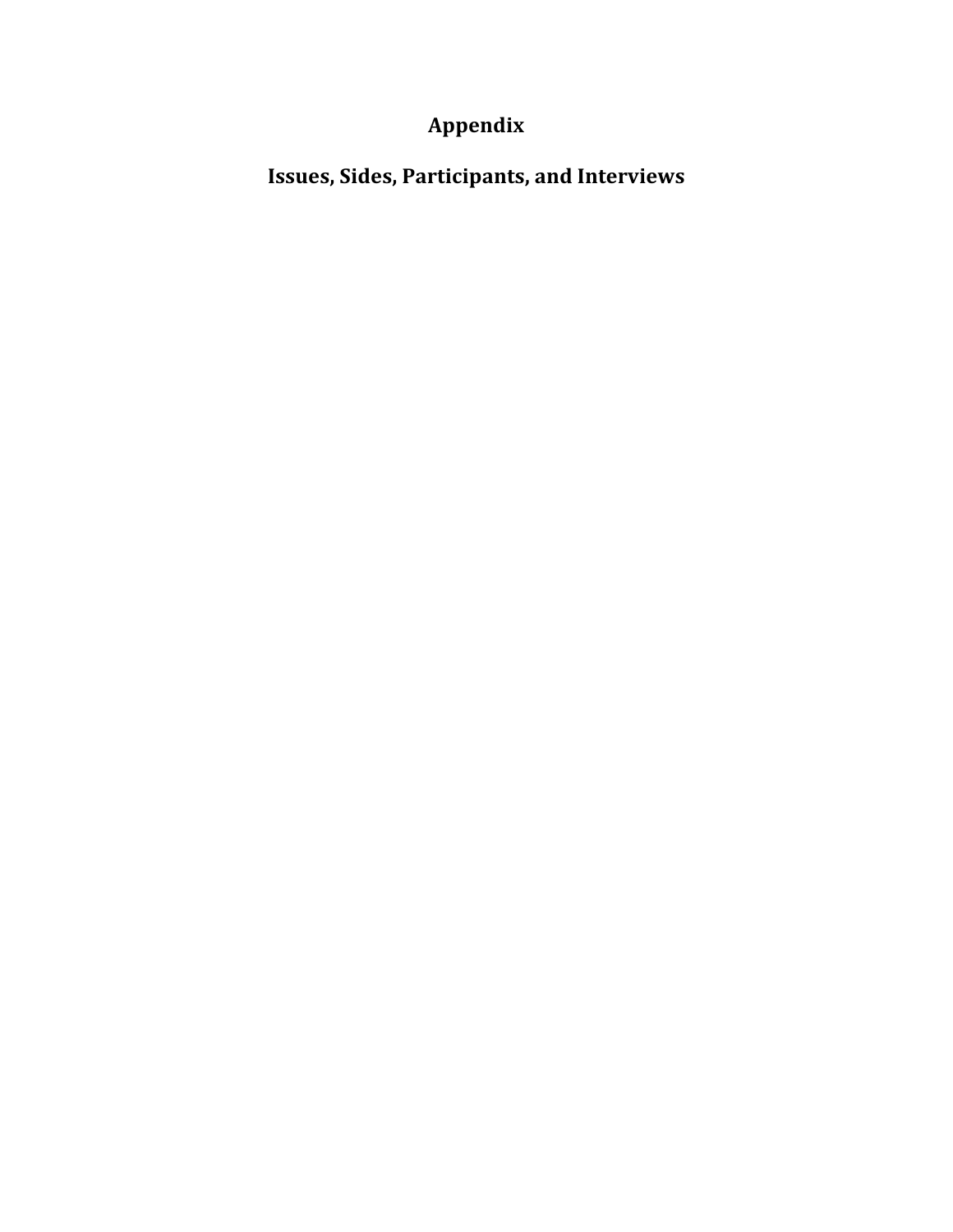| rabič A.I. Tssues, slues, i alticipalits, and filterviews<br><b>Issue and Sides</b> |                                                                           |                |                  |  |  |
|-------------------------------------------------------------------------------------|---------------------------------------------------------------------------|----------------|------------------|--|--|
|                                                                                     |                                                                           | Participants   | Interviews       |  |  |
|                                                                                     | 1. Managed Care Reform                                                    |                |                  |  |  |
| 1                                                                                   | Proponents of a Patient's Bill of Rights                                  | 54             | 11               |  |  |
| 2                                                                                   | Opponents of a Patient's Bill of Rights that contains employer mandates   | 19             | $\overline{4}$   |  |  |
| 2. Patent Extension                                                                 |                                                                           |                |                  |  |  |
| 1                                                                                   | Proponents of granting patent extension to pipeline drugs                 | 8              | $\mathbf{1}$     |  |  |
| 2                                                                                   | Opponents of granting patent extension to pipeline drugs                  | 15             | $\overline{2}$   |  |  |
|                                                                                     | 3. Infant Hearing Screening                                               |                |                  |  |  |
| $\mathbf{1}$                                                                        | Proponents for funding hearing screenings on newborn infants              | 29             | 3                |  |  |
|                                                                                     | 4. Risk adjuster for Medicare+Choice                                      |                |                  |  |  |
| $\mathbf{1}$                                                                        | Decision maker who supports the imposition of a risk adjuster to limit    | 2              | $\boldsymbol{0}$ |  |  |
|                                                                                     | overpayments (opposed to 3, 4)                                            |                |                  |  |  |
| 3                                                                                   | Oppose the imposition of a risk adjuster as currently envisioned by the   | 14             | $\mathbf{1}$     |  |  |
|                                                                                     | Health Care Financing Administration (opposed to 1, 5)                    |                |                  |  |  |
| 4                                                                                   | Oppose the imposition of a risk adjuster but believe there are bigger     | 5              | $\mathbf{1}$     |  |  |
|                                                                                     | Medicare and Choice problems to address (opposed to 1, 5)                 |                |                  |  |  |
| 5                                                                                   | Support the idea of a risk adjuster but believe there are bigger Medicare | $\overline{4}$ | $\mathbf{1}$     |  |  |
|                                                                                     | and Choice problems to address (opposed to 3, 4)                          |                |                  |  |  |
| 9                                                                                   | Neutral parties providing technical assistance                            | $\overline{4}$ | 2                |  |  |
| 99                                                                                  | Unknown / missing data                                                    | 3              | $\boldsymbol{0}$ |  |  |
|                                                                                     |                                                                           |                |                  |  |  |
|                                                                                     | 5. Pap Smear Screenings for Cervical Cancer                               |                |                  |  |  |
| 1                                                                                   | Proponents for increased Medicare payments for Pap smear screenings       | 13             | 3                |  |  |
| $\overline{2}$                                                                      | Opposed to changing status quo                                            | 1              | $\boldsymbol{0}$ |  |  |
| 9                                                                                   | Neutral / No position                                                     | 1              | $\boldsymbol{0}$ |  |  |
|                                                                                     | <b>6. Coverage Parity</b>                                                 |                |                  |  |  |
| 1                                                                                   | Proponents of coverage parity for the treatment of mental illness under   | 29             | 4                |  |  |
|                                                                                     | Medicare (and generally)                                                  |                |                  |  |  |
| 9                                                                                   | Neutral                                                                   | 1              | $\boldsymbol{0}$ |  |  |
|                                                                                     | 7. Clinical Social Workers                                                |                |                  |  |  |
| 1                                                                                   | Proponents of excluding CSW's from the bundled payment rules for          | 5              | 4                |  |  |
|                                                                                     | Medicare                                                                  |                |                  |  |  |
| 9                                                                                   | Neutral / No position                                                     | 1              | $\boldsymbol{0}$ |  |  |
|                                                                                     | 8. Appropriations for the AIDS Drug Assistance Program                    |                |                  |  |  |
| 1                                                                                   | Proponents of funding ADAP at the level of ADAP Working Group             | 38             | 4                |  |  |
|                                                                                     | estimate                                                                  |                |                  |  |  |
| 2                                                                                   | Proponents of funding ADAP but not necessarily at the level of ADAP       | 1              | $\boldsymbol{0}$ |  |  |
|                                                                                     | Working Group estimate                                                    |                |                  |  |  |
|                                                                                     |                                                                           |                |                  |  |  |
|                                                                                     | 10. Providing Health Insurance for the Uninsured                          |                |                  |  |  |
| 1                                                                                   | Proponents of a refundable tax credit for individuals (between 100 and    | 12             | $\mathbf{1}$     |  |  |
|                                                                                     | 150 percent of poverty) that is large enough to purchase health           |                |                  |  |  |
|                                                                                     | insurance coverage (no direct opponents)                                  |                |                  |  |  |
| 2                                                                                   | Proponents of refundable tax credits for individuals (who work but lack   | 3              | $\bf{0}$         |  |  |
|                                                                                     | insurance) that would not cover the full cost of health coverage (no      |                |                  |  |  |
|                                                                                     | direct opponents)                                                         |                |                  |  |  |
| 3                                                                                   | Proponents of income-related refundable tax credits for everyone to       | 4              | 1                |  |  |
|                                                                                     | purchase health insurance (no direct opponents)                           |                |                  |  |  |
| 4                                                                                   | Proponents of single-payer, universal health insurance coverage (no       | 2              | $\mathbf{1}$     |  |  |
|                                                                                     | direct opponents)                                                         |                |                  |  |  |

## **Table(A.1.((Issues,(Sides,(Participants,(and(Interviews**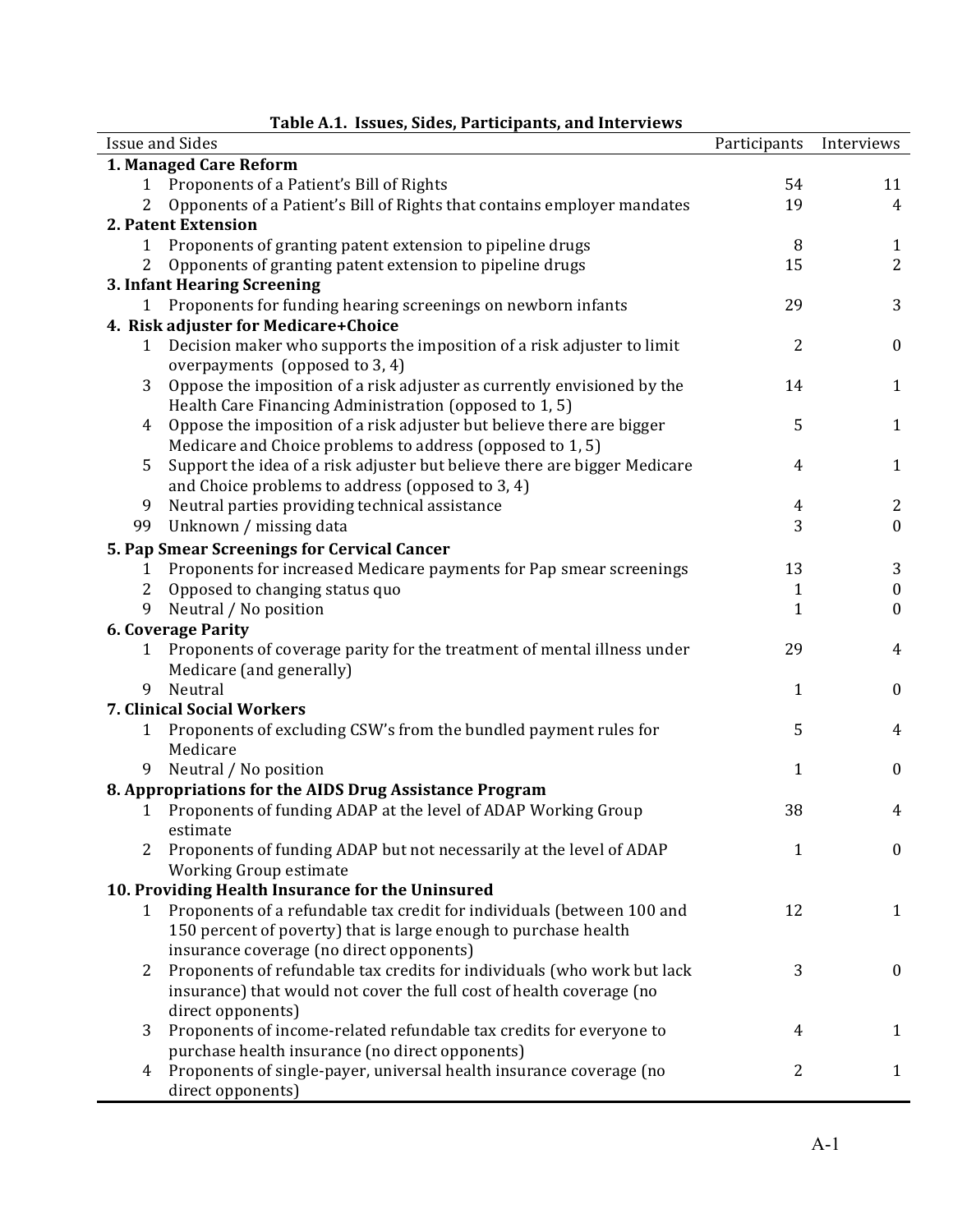| 9              | Neutral / No position                                                    | 3              | $\bf{0}$              |
|----------------|--------------------------------------------------------------------------|----------------|-----------------------|
| 99             | Unknown / missing data                                                   | $\overline{2}$ | $\bf{0}$              |
|                | 11. Funding of Graduate Medical Education (GME)                          |                |                       |
| 1              | Proponents of maintaining or increasing funding for specific segments    | 7              | 3                     |
|                | of the allied health professions either through the status quo or other  |                |                       |
|                | funding plan (no direct opponents)                                       |                |                       |
| $\overline{2}$ | Proponents of changing the rationale/conceptualization of GME from       | 1              | $\mathbf{1}$          |
|                | training to enhanced patient care but still funding GME through the      |                |                       |
|                | status quo funding mechanism (opposed to 3, 4)                           |                |                       |
| 3              | Proponents of an all-payer (or Medicare and all-payer) trust fund to     | 9              | 3                     |
|                | support GME (opposed to 2, 4)                                            |                |                       |
| 4              | Proponents of funding GME through an annual appropriation from           | 4              | $\boldsymbol{0}$      |
|                | general revenues (opposed to 2, 3)                                       |                |                       |
|                | 12. Chiropractic Coverage under Medicare                                 |                |                       |
| 1              | Proponents of coverage of chiropractic services                          | 8              | 2                     |
| 2              | Opponents of changing regulations to include chiropractic services       | $\mathbf{1}$   | $\boldsymbol{0}$      |
|                | 13. Contraceptive Coverage                                               |                |                       |
| 1              | Proponents of mandating contraceptive coverage by insurance              | 18             | $\overline{4}$        |
|                | companies                                                                |                |                       |
| 2              | Opposed of mandating contraceptive coverage by insurance companies       | 9              | $\boldsymbol{0}$      |
|                | 14. Medicare Coverage of Medical Devices                                 |                |                       |
| 1              | Proponents of revising Medicare coverage policies (for procedures,       | 5              | $\mathbf{1}$          |
|                | devices, etc.) to increase physician input (no direct opponents)         |                |                       |
| $\overline{2}$ | Proponents of revising the Medicare review process for assessing         | 9              | 2                     |
|                | coverage of medical devices, imposing non-cost review criteria, and      |                |                       |
|                | instituting an appeals process (opposed to 3)                            |                |                       |
| 3              | Proponents of imposing a cost-related criteria for the Medicare coverage | 2              | $\boldsymbol{0}$      |
|                | reviews of medical devices (opposed to 2)                                |                |                       |
| 9              | Neutral / No position                                                    | 2              | $\boldsymbol{0}$      |
|                | 15. Disinfectant Byproducts                                              |                |                       |
| 1              | Proponents of regulations requiring water utilities to decrease          | 8              | $\mathbf{1}$          |
|                | disinfectant byproducts in drinking water (opposed to 2, 3)              |                |                       |
| $\overline{2}$ | Opposed to (significantly) decreasing disinfectant byproduct levels in   | $\mathbf{1}$   | $\mathbf{1}$          |
|                | drinking water/opposed to switching to alternative (non-chlorine)        |                |                       |
|                | disinfectants (opposed to 1, 3)                                          |                |                       |
| 3              | Proponents of minimizing disinfectant byproduct levels/opposed to        | 7              | $\mathbf{1}$          |
|                | major changes in treatment or disinfectant technology (opposed to 1, 2)  |                |                       |
| 9              | Neutral / No position                                                    | 1              | 1                     |
| 99             | Unknown / missing data                                                   | 3              | $\boldsymbol{0}$      |
|                | 16. Funding for CH-47 Helicopters for the Army                           |                |                       |
| 1              | Proponents of increased funding for the CH-47 Chinook Helicopter         | 11             | 1                     |
|                | 17. Mine Waste Disposal                                                  |                |                       |
| 1              | Proponents of limiting the number of mill sites at mine sites            | 15             | 1                     |
| 2              | Opponents of limiting the number of mill sites at mine sites             | 12             | 2                     |
|                | <b>19. Broadband Deployment</b>                                          |                |                       |
| $\mathbf{1}$   | Proponents of revising the 1996 Telecommunications Act to give           | 14             | $\boldsymbol{0}$      |
|                | regional/local phone companies access to other service markets without   |                |                       |
|                |                                                                          |                |                       |
|                | their opening access to the local service market (opposed to 2)          | 23             |                       |
| 2              | Opponents of revising the 1996 Telecommunications Act (opposed to 1)     | 3              | 2<br>$\boldsymbol{0}$ |
| 3              | Position on 1996 Telecommunications Act unclear; proponents of           |                |                       |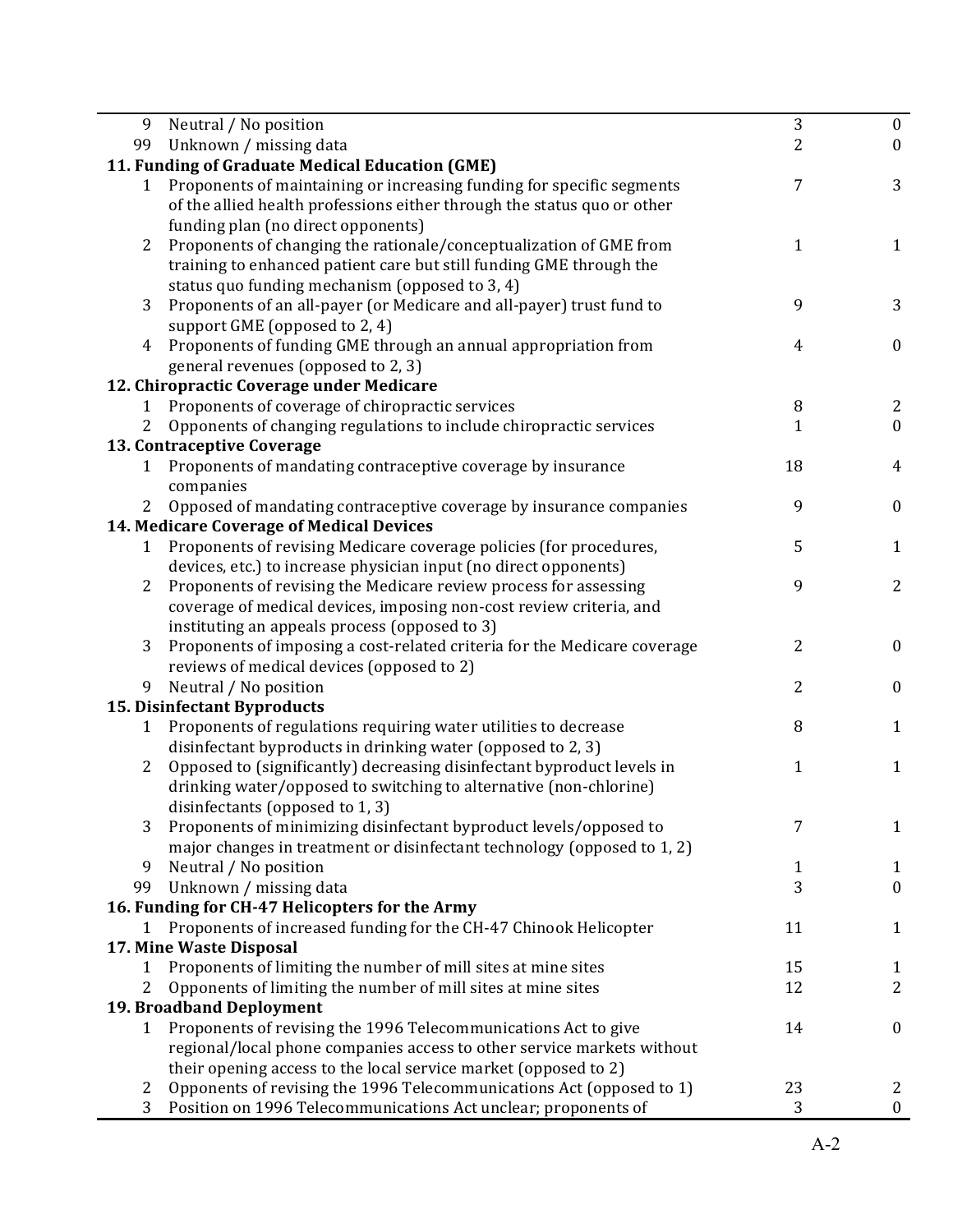|                | policies designed to encourage deployment of broadband (no direct                                                    |                |                  |
|----------------|----------------------------------------------------------------------------------------------------------------------|----------------|------------------|
|                | opponents)                                                                                                           |                |                  |
| 9              | Neutral / No opinion                                                                                                 | $\overline{2}$ | $\bf{0}$         |
| 99             | Unknown / missing data                                                                                               | 1              | $\mathbf{0}$     |
|                | 20. Compulsory Licensing of Drugs to Treat AIDS and a Tax Credit for AIDS                                            |                |                  |
|                | <b>Vaccine Research and Development</b>                                                                              |                |                  |
| $\mathbf{1}$   | Proponents of vaccine R&D tax credit, opposed to compulsory licensing<br>provision/executive order (opposed to 2, 4) | 8              | 3                |
| 2              | Proponents of vaccine R&D tax credit, proponents of compulsory                                                       | 1              | $\bf{0}$         |
|                | licensing provision/executive order (opposed to 1)                                                                   |                |                  |
| 3              | Proponents of vaccine R&D credit, no formal or known position on                                                     | 20             | $\overline{2}$   |
|                | compulsory licensing provision/executive order (no direct opponents)                                                 |                |                  |
| $\overline{4}$ | Proponents of compulsory licensing provision/executive order, no                                                     | 13             | $\mathbf{1}$     |
|                | formal or known position on the vaccine R&D tax credit (opposed to 1)                                                |                |                  |
| 99             | Unknown / missing data                                                                                               | $\mathbf{1}$   | $\boldsymbol{0}$ |
|                | 21. Postal Service Reform                                                                                            |                |                  |
| 1              | Proponents of modernizing the postal service (opposed to 2, 3)                                                       | 25             | $\overline{2}$   |
| $\overline{c}$ | Opponents of modernizing the postal service (opposed to 1)                                                           | 7              | $\boldsymbol{0}$ |
| 3              | Proponents of modernizing the postal service in theory but refuses to                                                | $\mathbf{1}$   | $\mathbf{0}$     |
|                | allow the proposal of perspective one to move forward (opposed to 1)                                                 |                |                  |
|                | 22. Modifying the Food Quality Protection Act                                                                        |                |                  |
| 1              | Proponents of modifying the FQPA of 1996 in a way that further                                                       | 18             | $\overline{2}$   |
|                | regulates how & when the EPA releases and presents safety information                                                |                |                  |
|                | about chemicals used in food preparation & production                                                                |                |                  |
|                | 2 Opponents of modifying the FQPA of 1996.                                                                           | 6              | $\mathbf{1}$     |
|                | <b>23. CAFE Standards</b>                                                                                            |                |                  |
| $\mathbf{1}$   | Proponents of increasing the Corporate Average Fuel Economy                                                          | 12             | $\boldsymbol{0}$ |
|                | Standards for light trucks and vans                                                                                  |                |                  |
| $\mathbf{2}$   | Opponents of increasing the standards                                                                                | 15             | 2                |
| 9              | Neutral / No Position                                                                                                | 1              | $\mathbf{0}$     |
|                | <b>24. Low Sulfur Gasoline</b>                                                                                       |                |                  |
| 1              | Proponents of EPA's proposed air quality regulations limiting the<br>amount of sulfur in gasoline                    | 14             | $\overline{2}$   |
|                | 2 Opponents of the low sulfur regulations                                                                            | 4              | $\mathbf{1}$     |
|                | <b>25. Low Power FM Licenses</b>                                                                                     |                |                  |
| 1              | Proponents of granting Low Power FM Radio Licenses                                                                   | 16             | 3                |
| 2              | Opposed to granting Low Power FM Radio Licenses                                                                      | 12             | $\overline{2}$   |
|                | 27. Estate Tax                                                                                                       |                |                  |
| 1              | Proponents of repealing the estate tax (opposed to 2)                                                                | 19             | 3                |
| 2              | Opponents of repealing the estate tax (opposed to 1)                                                                 | 3              | $\mathbf{1}$     |
| 3              | Advocates of various alterations to the tax, not repeal (not opposed to 1                                            | 2              | $\boldsymbol{0}$ |
|                | or $2)$                                                                                                              |                |                  |
|                | 28. Government Pension Offset and the Windfall Elimination Provision                                                 |                |                  |
| 1              | Proponents of repealing or reducing the government pension offset and                                                | 21             | 2                |
|                | windfall elimination provision for retired government workers.                                                       |                |                  |
|                | 29. Conservation and Reinvestment Act                                                                                |                |                  |
| $\mathbf{1}$   | Proponents of permanent and mandatory funding of conservation                                                        | 5              | $\mathbf{1}$     |
|                | programs via CARA/Lands Legacy Initiative with restrictions on how                                                   |                |                  |
|                | coastal impact funds are used (opposed to 2, 4)                                                                      |                |                  |
| 2              | Proponents of permanent and mandatory funding of conservation                                                        | 4              | $\overline{0}$   |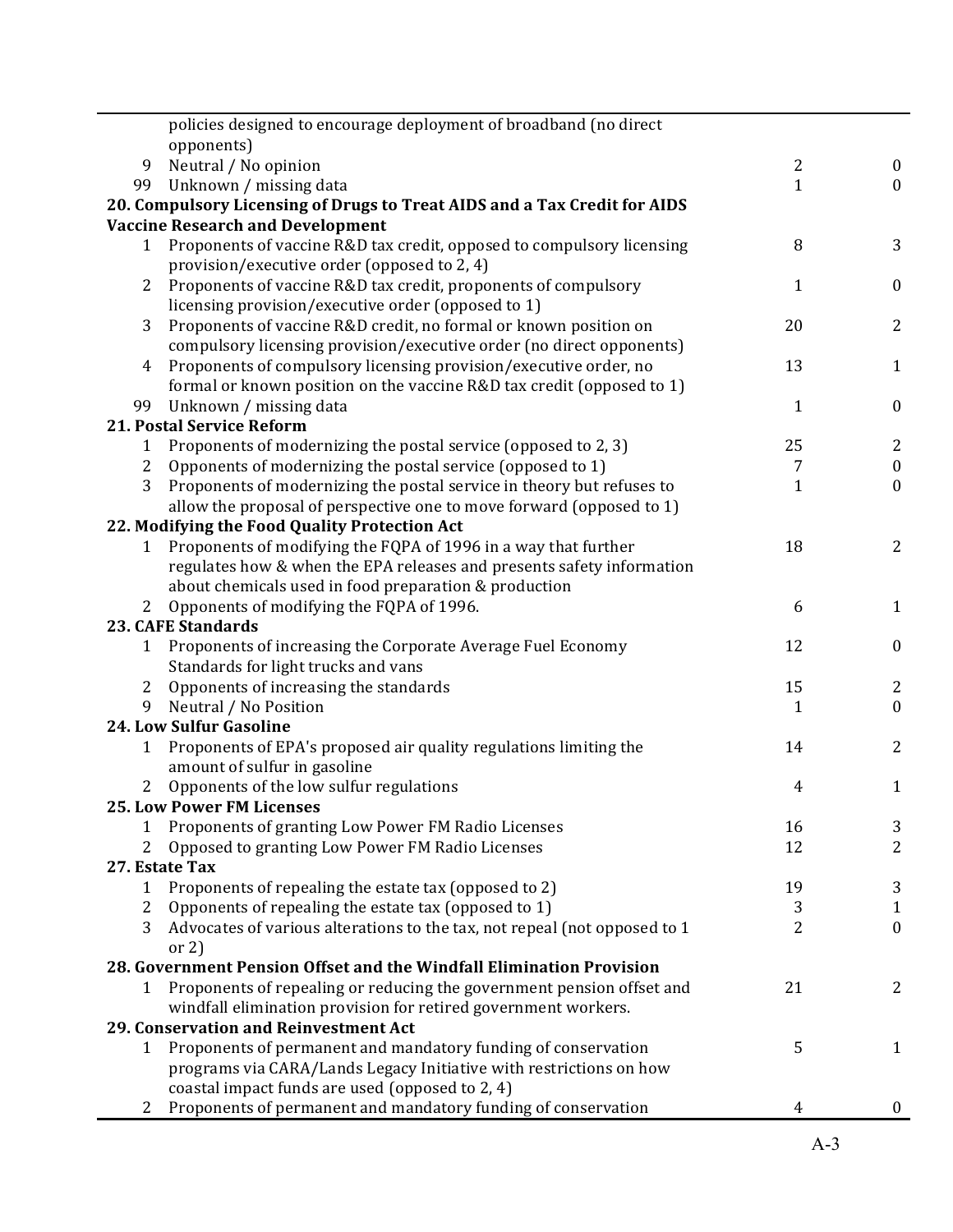|              | programs via CARA/Lands Legacy Initiative but with no restrictions on                                                                |                |                  |
|--------------|--------------------------------------------------------------------------------------------------------------------------------------|----------------|------------------|
|              | how coastal impact funds are used (opposed to 1, 4)                                                                                  |                |                  |
| 3            | Proponents of permanent and mandatory funding of conservation<br>programs via CARA/Lands Legacy Initiative, generally (opposed to 4) | 14             | $\mathbf{1}$     |
| 4            | Opponents of permanent and mandatory funding of conservations                                                                        | 1              | $\mathbf{0}$     |
|              | programs via CARA/Lands Legacy Initiative (opposed to 1, 2, 3)                                                                       |                |                  |
|              | 40. China Trade (Permanent Normalized Trade Relations)                                                                               |                |                  |
| 1            | Proponents of permanent normalized trade with China                                                                                  | 16             | 2                |
| 2            | Opponents of permanent normalized trade with China                                                                                   | 15             | $\overline{4}$   |
|              | 41. Defense Line Item                                                                                                                |                |                  |
| 1            | For                                                                                                                                  | 5              | $\mathbf{2}$     |
| 2            | Against                                                                                                                              | $\overline{2}$ | $\boldsymbol{0}$ |
|              | <b>42. Predator Control</b>                                                                                                          |                |                  |
| $\mathbf{1}$ | Proponents of ending funding for federal control of predators on private                                                             | 15             | $\overline{2}$   |
|              | lands                                                                                                                                |                |                  |
| $\mathbf{2}$ | Opponents of ending funding for federal control of predators on private                                                              | 25             | $\mathbf{1}$     |
|              | lands                                                                                                                                |                |                  |
|              | 43. Excise Tax on Telecommunications                                                                                                 |                |                  |
| 1            | Proponents of ending the 3% excise tax on telephone and cable bills                                                                  | 16             | 4                |
| 9            | Neutral / No position                                                                                                                | 2              | $\mathbf{0}$     |
|              | <b>44. Regulation of Internet Prescriptions</b>                                                                                      |                |                  |
| 1            | Proponents of developing increased regulations for internet                                                                          | 4              | $\overline{2}$   |
|              | prescriptions (opposed to 4, 5)                                                                                                      |                |                  |
| 2            | Proponents of increased federal regulations for internet prescriptions-                                                              | $\mathbf{1}$   | $\boldsymbol{0}$ |
|              | disclosure only of pharmacy licensing sought (opposed to 4, 5)                                                                       |                |                  |
| 3            | Proponents of increased federal regulations for internet prescriptions-                                                              | 1              | $\boldsymbol{0}$ |
|              | FDA licensing of internet pharmacies sought (opposed to 4, 5)                                                                        |                |                  |
| 4            | Opponents of increased federal regulations for internet prescriptions-                                                               | 2              | $\boldsymbol{0}$ |
|              | it is a state issue and additional state laws are needed (opposed to 1, 2,                                                           |                |                  |
|              | 3)                                                                                                                                   |                |                  |
| 5            | Opponents of increased federal regulations for internet prescriptions-                                                               | 9              | $\mathbf{1}$     |
|              | existing laws need to be better enforced and voluntary efforts                                                                       |                |                  |
|              | encouraged (opposed to 1, 2, 3)                                                                                                      |                |                  |
| 6            | Actors who agree that illegal prescriptions are a problem, but want to                                                               | 5              | $\mathbf{1}$     |
|              | make clear that their companies are not to blame. Want to ensure that                                                                |                |                  |
|              | any new regulations don't hurt business. Want better enforcement of                                                                  |                |                  |
|              | existing laws but vague on what other solutions are needed (no direct                                                                |                |                  |
|              | opponents)                                                                                                                           |                |                  |
|              | Wants better patient education about internet prescriptions, but is                                                                  | 1              | $\bf{0}$         |
|              | neutral regarding how this is done (no direct opponents)                                                                             |                |                  |
| 9            | Neutral                                                                                                                              | 6              | $\boldsymbol{0}$ |
|              | 45. Credit Union Membership                                                                                                          |                |                  |
|              | Proponents of making it easier to have broad credit union membership                                                                 | 3              | 2                |
| 2            | Opponents of making it easier to have broad credit union membership                                                                  | 3              | $\mathbf{1}$     |
|              | <b>46. Bankruptcy Reform</b>                                                                                                         |                |                  |
| 1            | Proponents of bankruptcy reform legislation                                                                                          | 17             | 2                |
| 2            | Opponents of bankruptcy reform legislation                                                                                           | 4              | $\boldsymbol{0}$ |
| 9            | Neutral-provider of statistics and other information                                                                                 | 1              | $\boldsymbol{0}$ |
|              | 47. Needlestick Injuries                                                                                                             |                |                  |
|              | Proponents of a federal law requiring OSHA to draft a regulation                                                                     | 13             | 2                |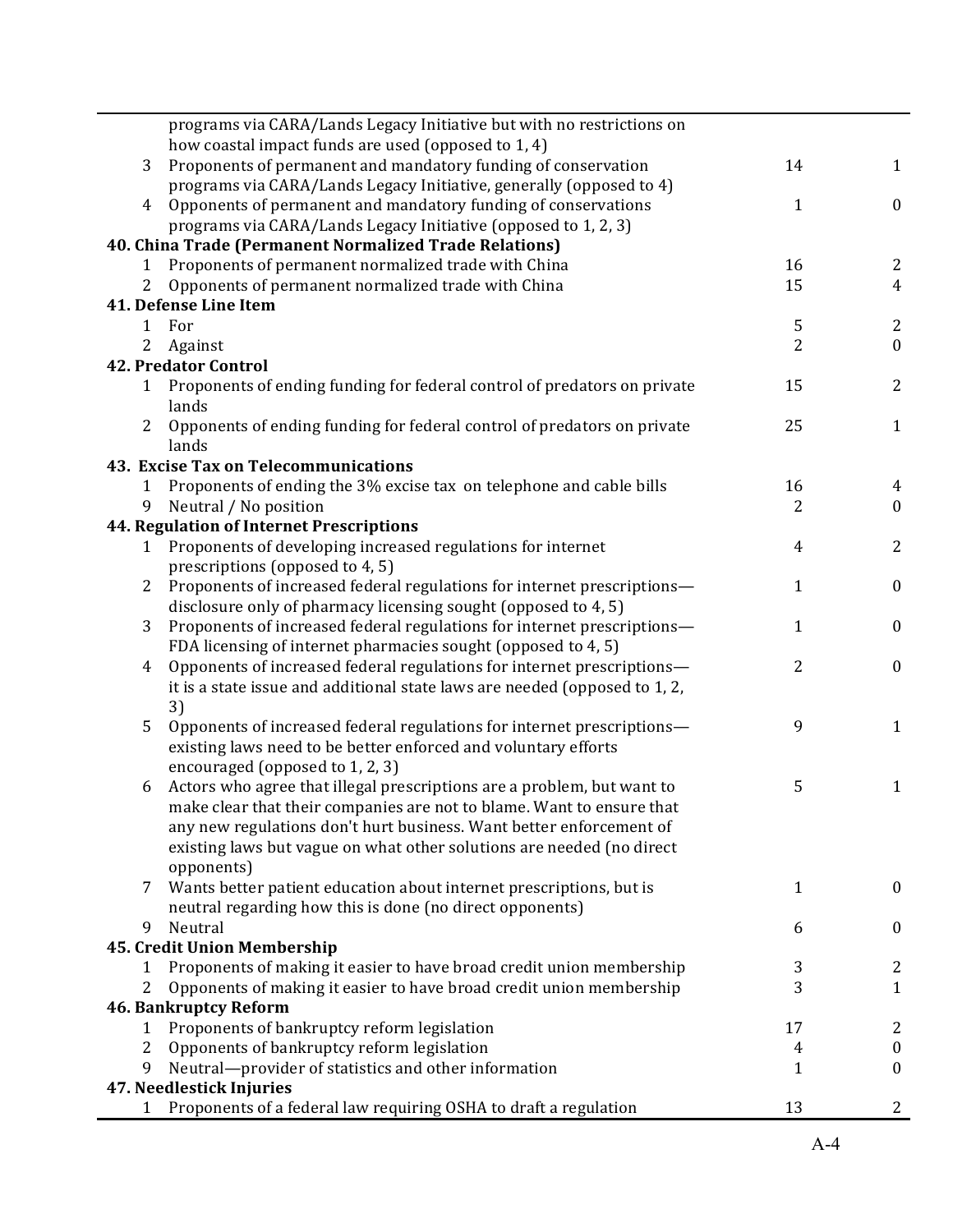|                | requiring hospitals to use "safe" needles so that needlesticks are<br>avoided. |                |                  |
|----------------|--------------------------------------------------------------------------------|----------------|------------------|
| 2              | Opponents of a federal law requiring OSHA to draft a regulation                | 2              | $\mathbf{1}$     |
|                | requiring hospitals to use "safe" needles so that needlesticks are             |                |                  |
|                | avoided.                                                                       |                |                  |
| 9              | Neutral                                                                        | 2              | $\mathbf{1}$     |
|                | <b>48. Commuter Rail Subsidies</b>                                             |                |                  |
| 1              | Proponents of forcing commercial railroads to give favored treatment to        | 11             | $\mathbf{2}$     |
|                | all commuter rail authorities throughout the country.                          |                |                  |
| 2              | Opponents of giving favored treatment to commuter rail other than              | 2              | $\mathbf{1}$     |
|                | Amtrak.                                                                        |                |                  |
|                | 49. Criminal Justice Reform                                                    |                |                  |
| $\mathbf{1}$   | Proponents of changes to the criminal justice system                           | 7              | $\mathbf{2}$     |
|                | 50. Electric Utility Deregulation                                              |                |                  |
| $\mathbf{1}$   | Private utilities, which want to minimize the capital gains taxes for          | 2              | $\mathbf{1}$     |
|                | selling off part of their businesses as part of deregulation/restructuring.    |                |                  |
|                | They want to minimize the benefits public power receives, since they           |                |                  |
|                | are in competition now.                                                        |                |                  |
| 2              | Public power, which wants greater control over how bond money can be           | 11             | $\mathbf{1}$     |
|                | used. They only support tax breaks for private utilities if the spun-off       |                |                  |
|                | electrical generation is sold to a public entity.                              |                |                  |
| 9              | Neutral / no position. Supportive of the two groups coming to some             | 4              | $\boldsymbol{0}$ |
|                | agreement.                                                                     |                |                  |
|                | 51. Nuclear Waste Disposal Appropriations                                      |                |                  |
| 1              | Proponents of releasing funds that Congress has already collected from         | 3              | $\mathbf{1}$     |
|                | nuclear power plants to pay for developing a permanent disposal site.          |                |                  |
|                | Opponents of releasing the funds.                                              | 5              | $\boldsymbol{0}$ |
|                | <b>60. Aviation Trust Fund</b>                                                 |                |                  |
| 1              | Proponents of requiring that money collected from airline tickets and          | 8              | 3                |
|                | other fees for an aviation trust fund be spent completely on aviation and      |                |                  |
|                | not on unrelated projects.                                                     |                |                  |
| $\overline{2}$ | Opposed to changing status quo                                                 | 2              | $\bf{0}$         |
| 9              | Neutral / no position                                                          | $\overline{2}$ | $\boldsymbol{0}$ |
|                | 61. Reauthorization of the Elementary and Secondary Education Act, Title I     |                |                  |
|                | Proponents for reauthorization of ESEA Title 1, which provides funding         | 11             | $\mathbf{Z}$     |
|                | for school programs (no direct opponents)                                      |                |                  |
| 2              | Proponents for funding through a block grant (opposed to 3)                    | 1              | $\mathbf{1}$     |
| 3              | Proponents for funding through categorical grants (opposed to 2)               | 1              | $\mathbf{1}$     |
|                | 62. Ergonomics Standards                                                       |                |                  |
| 1              | Proponents of Ergonomic Regulations for US employers                           | 3              | $\mathbf{1}$     |
| $\overline{2}$ | Opponents of Ergonomic Regulations                                             | 10             | $\mathbf{2}$     |
| 9              | Neutral / No Position                                                          | 2              | $\boldsymbol{0}$ |
|                | 63. Individuals with Disabilities Education Act                                |                |                  |
| 1              | Support IDEA w/ full mainstreaming, access (no direct opponents)               | 10             | $\mathbf{2}$     |
| 2              | Support IDEA, general (no direct opponents)                                    | 2              | $\bf{0}$         |
| 3              | Support strengthening of rights to discipline kids (no direct opponents)       | 3              | $\bf{0}$         |
| 4              | Want greater funding of special ed to help schools (no direct opponents)       | 4              | $\mathbf{1}$     |
|                | 64. Legal Services Corporation                                                 |                |                  |
| 1              | Support funding for the Legal Services Corporation                             | 7              | $\overline{c}$   |
| 2              | Against funding for the Legal Services Corporation                             | 4              | $\boldsymbol{0}$ |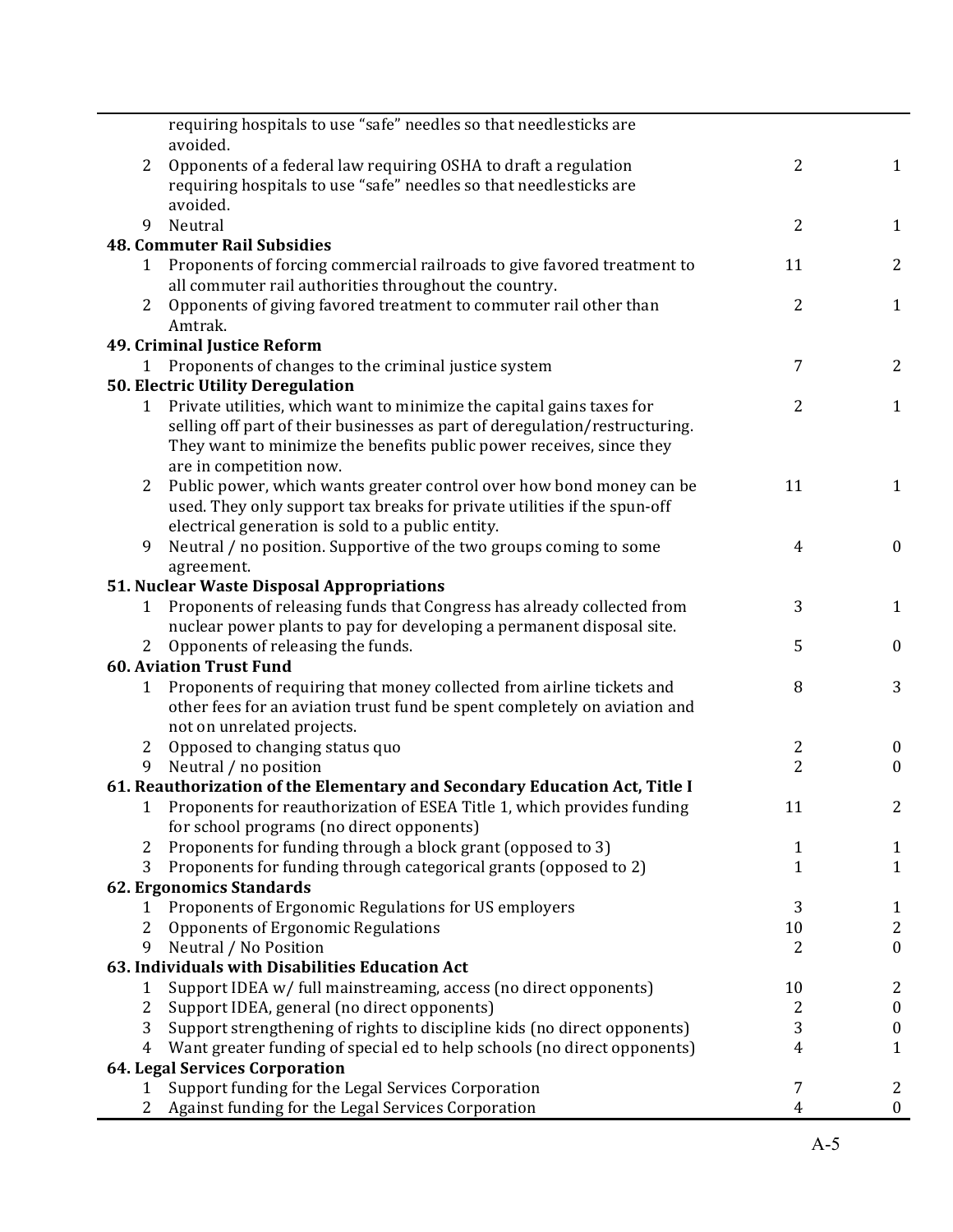|                | <b>65. Religious Licenses</b>                                           |                |                  |
|----------------|-------------------------------------------------------------------------|----------------|------------------|
|                | Proponents of providing educational broadcast licenses to religious     | 9              | $\mathbf{1}$     |
|                | organization rather than more expensive standard licenses               |                |                  |
| 2              | Opponents of providing educational broadcast licenses to religious      | 11             | 2                |
|                | organization rather than more expensive standard licenses               |                |                  |
|                | 66. Creating a Repository for Spent Nuclear Fuel                        |                |                  |
| 1              | Proponents of locating the repository in Yucca Mountain, Nevada         | 1              | $\mathbf{1}$     |
| 2              | Opponents of locating the repository in Yucca Mountain                  | 7              | $\mathbf{1}$     |
| 9              | Neutral / no position                                                   | $\mathbf{1}$   | $\boldsymbol{0}$ |
|                | 67. Rise in Gasoline Prices                                             |                |                  |
| 1              | Against government intervention to lower gas prices (opposed to 2)      | 2              | $\overline{2}$   |
| 2              | In favor of an increase in Corporate Average Fuel Economy Standards     | 3              | $\boldsymbol{0}$ |
|                | (opposed to 1, 3)                                                       |                |                  |
| 3              | Against increase in CAFE standards (opposed to 2)                       | $\overline{2}$ | $\mathbf{1}$     |
| 9              | Neutral / No position                                                   | $\mathbf{1}$   | $\boldsymbol{0}$ |
| 99             | Unknown/missing data                                                    | 3              | $\mathbf{0}$     |
|                | <b>68. Roads in National Forests</b>                                    |                |                  |
| 1              | Proponents of a moratorium on new road building in national forests     | 13             | 3                |
|                | (opposed to 2)                                                          |                |                  |
| $\overline{2}$ | Supports status quo, allowing new road building in national forests     | 3              | 1                |
|                | (opposed to 1)                                                          |                |                  |
|                | 3 Want Access to forest roads maintained (no direct opponents)          | 3              | $\mathbf{1}$     |
|                | 69. WTO Membership                                                      |                |                  |
| 1              | Support Renewed Membership in the World Trade Organization              | 5              | 1                |
| 2              | Oppose Renewed Membership in the WTO                                    | 2              | $\boldsymbol{0}$ |
|                | 70. Airline Merger                                                      |                |                  |
| 1              | Proponents of US Air - United Airlines merger                           | 5              | $\mathbf{1}$     |
| 2              | Opponents to US Air - United Airlines merger                            | $\mathsf S$    | 2                |
| 9              | Neutral / no position                                                   | $\mathbf{1}$   | $\mathbf{0}$     |
|                | <b>80. Internet Sales Tax</b>                                           |                |                  |
| 1              | Wants to allow states to collect sales taxes on purchases over the      | 23             | 4                |
|                | Internet                                                                |                |                  |
| 2              | Opposed to any taxation of Internet commerce                            | 11             | 2                |
| 99             | Unknown / missing data                                                  | $\mathbf{1}$   | $\boldsymbol{0}$ |
|                | 81. Physician Anti-trust Waivers                                        |                |                  |
| 1              | Proponents of exempting health care professionals from antitrust laws   | 4              | 2                |
| 2              | Opponents of exempting health care professionals from antitrust laws    | 17             | $\overline{4}$   |
|                | 82. Internet Expense Rules                                              |                |                  |
| 1              | Proponents of changing the tax treatment of interest expenses for       | 9              | 1                |
|                | foreign subsidiaries of US companies                                    |                |                  |
|                | <b>83. Class Action Reform</b>                                          |                |                  |
| $\mathbf{1}$   | Proponents of changing class action law so that more cases are heard in | 20             | 3                |
|                | federal court rather than state courts                                  |                |                  |
| 2              | Opponents of changing class action law so that more cases are heard in  | 10             | $\mathbf{1}$     |
|                | federal court                                                           |                |                  |
| 99             | Unknown/missing data                                                    | 3              | $\boldsymbol{0}$ |
|                | 84. Prevailing Wage Rules                                               |                |                  |
| 1              | Wants to maintain prevailing wage laws like the Davis-Bacon Act         | 9              | 3                |
| 2              | Wants to move toward repeal of the Davis-Bacon Act                      | 9              | $\mathbf{1}$     |
| 9              | Neutral / no position                                                   | 1              | 0                |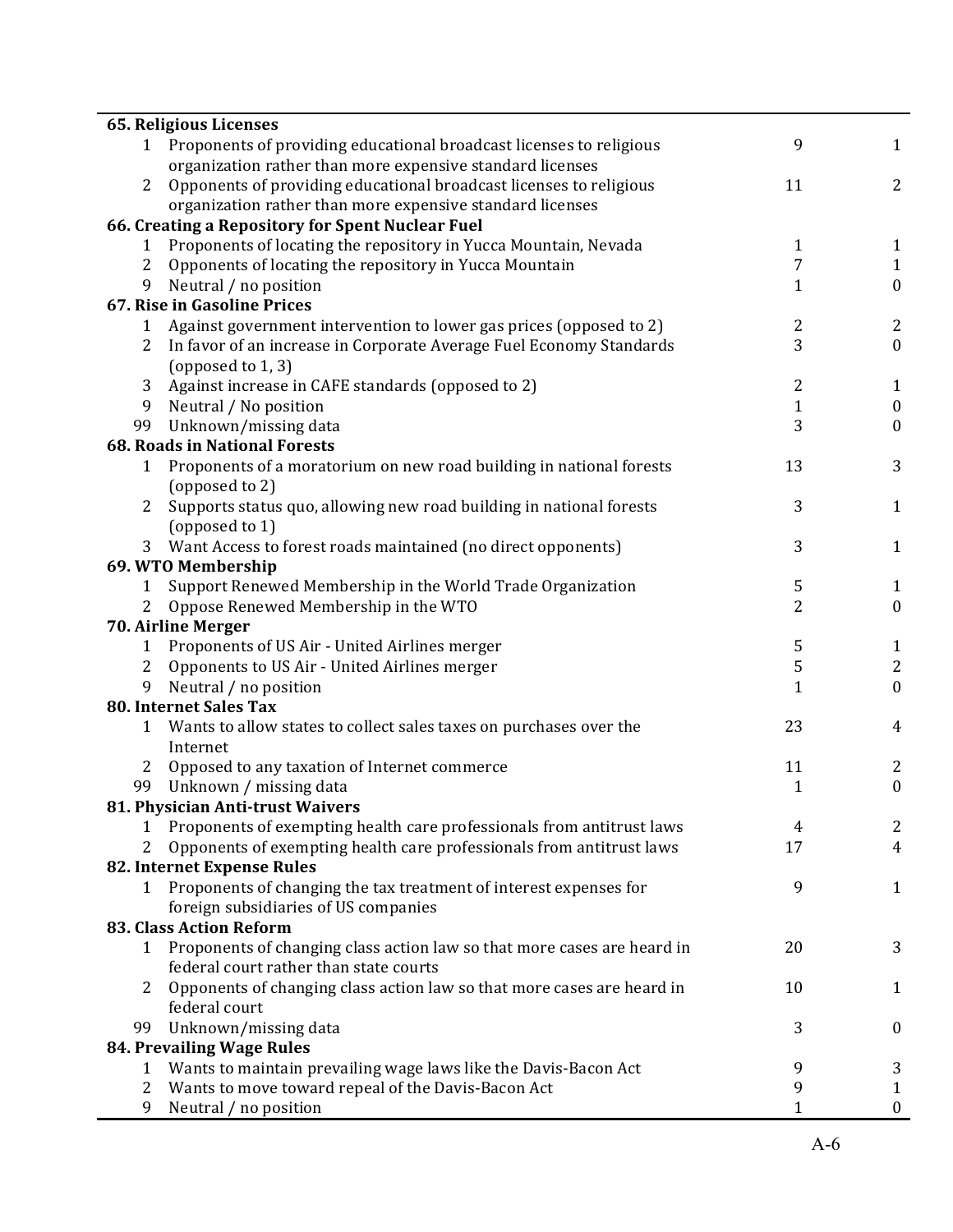|                | <b>85. Computer Depreciation</b>                                                  |              |                  |
|----------------|-----------------------------------------------------------------------------------|--------------|------------------|
| 1              | Wants to reduce the depreciation period for computer equipment,                   | 7            | 3                |
|                | allowing more rapid tax deductions (opposed to 2)                                 |              |                  |
| 2              | Opposes changes in depreciation because of loss of federal revenue                | 2            | $\bf{0}$         |
|                | (opposed to 1, 3)                                                                 |              |                  |
| 3              | Wants to overhaul depreciation schedules for all industries (opposed to           | $\mathbf{1}$ | $\boldsymbol{0}$ |
|                | 2)                                                                                |              |                  |
|                | 86. Right to Carry                                                                |              |                  |
| 1              | Favors bills that would broaden gun-rights laws and allow citizens to             | 4            | $\bf{0}$         |
|                | carry concealed weapons (opposed to 2, 3, 4)                                      |              |                  |
| $\overline{2}$ | Wants to allow off-duty and retired police officers to carry a concealed          | 9            | $\overline{2}$   |
|                | gun (opposed to 1, 3)                                                             |              |                  |
| 3              | Opposes right-to-carry law for officers (opposed to 1, 2)                         | 5            | $\boldsymbol{0}$ |
| $\overline{4}$ | Favors gun control but neutral on right-to-carry for police officers              | $\mathbf{1}$ | $\bf{0}$         |
|                | (opposed to 1)                                                                    |              |                  |
|                | <b>87. Late-term Abortions</b>                                                    |              |                  |
| 1              | Opposes a ban on late-term abortions                                              | 13           | 1                |
| 2              | Supports a ban on late-term abortions                                             | 6            | $\bf{0}$         |
|                | 90. Export Controls                                                               |              |                  |
| $\mathbf{1}$   | Opponents of export controls on high-speed computers as an                        | 10           | 3                |
|                | unnecessary constraint on the industry                                            |              |                  |
|                | Proponents of computer export controls as a national security necessity           | 10           | $\boldsymbol{0}$ |
|                | 91. Airline Age 60 Rule                                                           |              |                  |
| 1              | Opponents of raising mandatory retirement at 60 for commercial airline            | 5            | 1                |
|                | pilots                                                                            |              |                  |
| 2              | Proponents of raising mandatory retirement at 60 for commercial<br>airline pilots | 13           | $\mathbf{1}$     |
|                | 92. C-130 Procurement                                                             |              |                  |
| 1              | Opponents of procuring new C-130 aircraft vessels                                 | 2            | 1                |
| 2              | Proponents of procuring new C-130 aircraft vessels                                | 13           | 3                |
|                | 93. OBD Service                                                                   |              |                  |
| 1              | Proponents of new regulations governing on-board diagnostic systems               | 18           | 4                |
|                | in vehicles that would require manufacturers to share information                 |              |                  |
|                | about OBD                                                                         |              |                  |
|                | Opponents of the new regulations                                                  | 3            | 2                |
|                | 94. Right to Know                                                                 |              |                  |
| 1              | Opponents of an amendment to the No Child Left Behind Act that would              | 29           | 2                |
|                | require parental consent for non-emergency health services in schools             |              |                  |
| 2              | Proponents of requiring parental consent                                          | 11           | $\mathbf{1}$     |
| 9              | Neutral / No Position                                                             | 2            | $\mathbf{0}$     |
|                | 95. Cuba Sanctions                                                                |              |                  |
| 1              | Proponents of complete repeal of trade sanctions with Cuba (opposed to            | 18           | $\mathbf{1}$     |
|                | 3)                                                                                |              |                  |
| 2              | Proponents of partial repeal trade sanctions with Cuba for food and               | 3            | $\bf{0}$         |
|                | medicine (opposed to 3)                                                           |              |                  |
| 3              | Opponents of repeal of trade sanctions with Cuba(opposed to 1, 2)                 | 17           | 2                |
|                | 96. Newspaper Crossownership                                                      |              |                  |
| 1              | Proponents of a new rule to allow newspapers and TV stations to be                | 8            | 2                |
|                | owned by the same company, in the same market                                     |              |                  |
| 2              | Opponents of a new rule to allow newspapers and TV stations to be                 | 7            | $\mathbf{1}$     |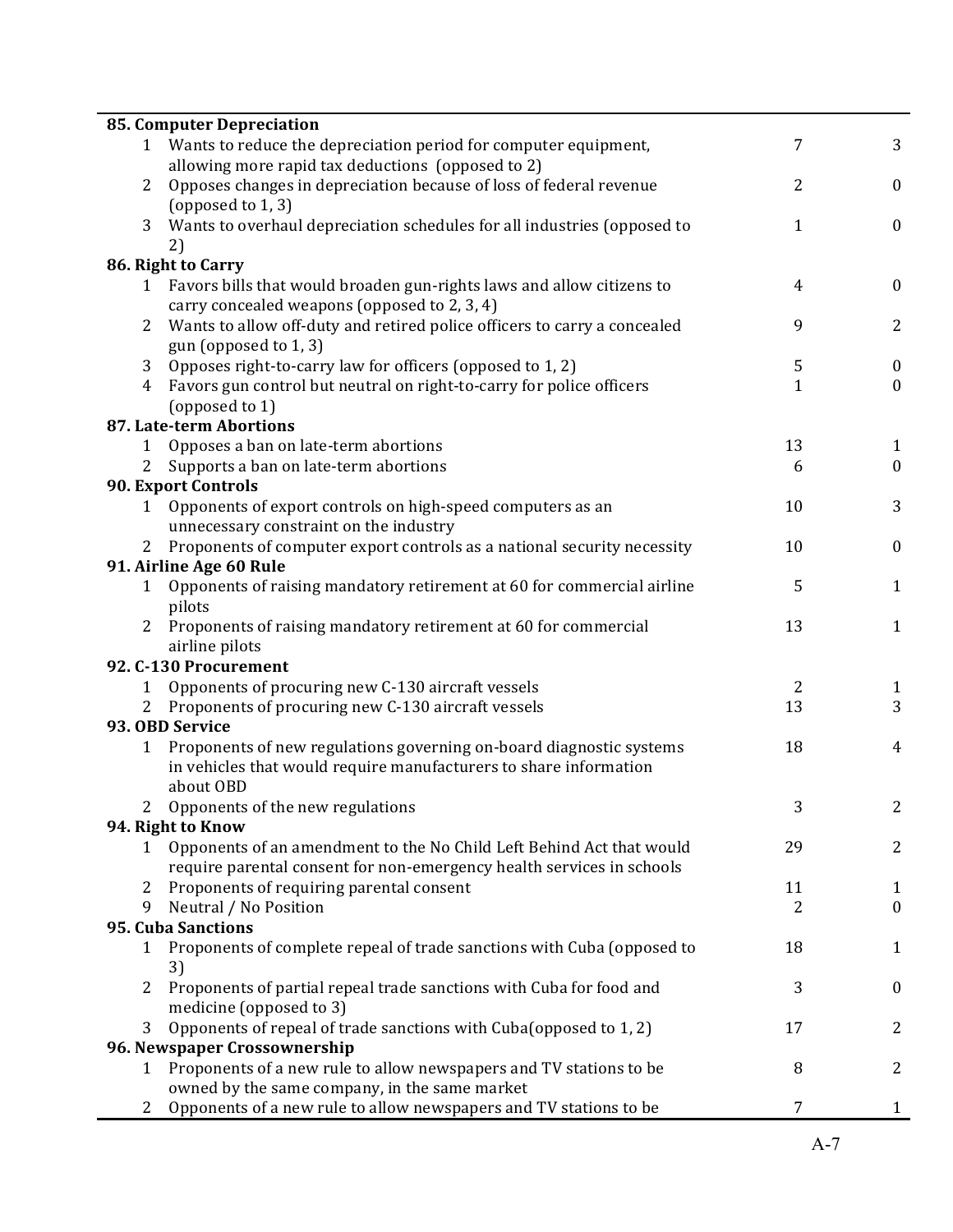| 9              | owned by the same company, in the same market<br>Neutral-FCC given rulemaking authority in 1996 Communications Act                                    | 2            | $\mathbf{1}$   |
|----------------|-------------------------------------------------------------------------------------------------------------------------------------------------------|--------------|----------------|
|                | 97. Steel Safeguard                                                                                                                                   |              |                |
| $\mathbf{1}$   | Proponents of steel safeguard investigation into possible instances of                                                                                | 13           | 2              |
|                | foreign companies "dumping" steel on the US market; proponents of                                                                                     |              |                |
|                | increased tariffs                                                                                                                                     |              |                |
| 2              | Opponents of steel safeguard investigation and tariffs                                                                                                | $\mathbf{1}$ | 1              |
| 9              | Neutral-ITC investigating by presidential order                                                                                                       | 3            | $\mathbf{0}$   |
|                | 100. NAFTA Foreign Investment Reform                                                                                                                  |              |                |
| 1              | Proponents of re-negotiating Chapter 11 of the North American Free                                                                                    | 8            | $\mathbf{1}$   |
|                | Trade Agreement to provide greater protection for state and local                                                                                     |              |                |
|                | autonomy                                                                                                                                              |              |                |
| 2              | Opponents of re-negotiating Chapter 11 of NAFTA                                                                                                       | 5            | $\mathbf{1}$   |
|                | 101. Medicare Prescription Drug Coverage                                                                                                              |              |                |
| $\mathbf{1}$   | Proponents of new Medicare prescription drug coverage, to be                                                                                          | 34           | $\mathbf{1}$   |
|                | administered by private insurance companies (that would not institute                                                                                 |              |                |
|                | price controls) (opposed to 2)                                                                                                                        |              |                |
| 2              | Proponents of new Medicare prescription drug coverage, to be                                                                                          | 30           | $\mathbf{1}$   |
|                | administered by HCFA/state Medicare agencies (that would have                                                                                         |              |                |
|                | authority to institute price controls) (opposed to 1)                                                                                                 |              |                |
| 3              | Proponents of new Medicare prescription drug coverage, with concerns                                                                                  | $\mathbf{1}$ | $\mathbf{1}$   |
|                | about solvency of overall Medicare program-service providers do not                                                                                   |              |                |
|                | want to lose income source to new program (no direct opponents)                                                                                       |              |                |
| 99             | Unknown/Missing Data                                                                                                                                  | 7            | $\bf{0}$       |
|                | 102. Terrorism Re-insurance                                                                                                                           |              |                |
| 1              | Opponents of creating a terrorism reinsurance program to provide                                                                                      | 6            | $\mathbf{1}$   |
|                | federal support for the reinsurance industry in case of terrorist attack<br>and to allow class action lawsuits related to such attacks to be heard in |              |                |
|                | federal court                                                                                                                                         |              |                |
|                | Proponents of creating a terrorism reinsurance program                                                                                                | 9            | $\mathbf{1}$   |
|                | 103. Outsourcing Reform                                                                                                                               |              |                |
| 1              | Proponents of existing government contract practices involving                                                                                        | 8            | $\mathbf{1}$   |
|                | outsourcing of government jobs                                                                                                                        |              |                |
| $\overline{2}$ | Opponents of existinggovernment contract practices; support                                                                                           | 22           | $\overline{2}$ |
|                | Truthfulness, Responsibility, and Accountability in Contracting Act                                                                                   |              |                |
|                | <b>104. Military Property Movement</b>                                                                                                                |              |                |
| $\mathbf{1}$   | Proponents of retaining the existing policies for military personnel                                                                                  | 6            | $\mathbf{1}$   |
|                | movement and storage services                                                                                                                         |              |                |
| 2              | Opponents of existing policies; want relocation services companies to                                                                                 | 9            | $\mathbf{1}$   |
|                | be able to compete for military personnel movement and storage                                                                                        |              |                |
|                | services                                                                                                                                              |              |                |
|                | 105. Predatory Lending                                                                                                                                |              |                |
| 1              | Proponents of reforming the Real Estate Settlement Procedures Act,                                                                                    | 11           | 2              |
|                | requiring more disclosure of fees/costs; opposed to "bundling"                                                                                        |              |                |
|                | realty/mortgage services                                                                                                                              |              |                |
| 2              | Proponents of reforming RESPA by "bundling" realty/mortgage services                                                                                  | 10           | 1              |
| 9              | Neutral / No Position                                                                                                                                 | 3            | $\mathbf{0}$   |
|                | 106. Open Access 2                                                                                                                                    |              |                |
| 1              | Proponents of requiring owners of broadband infrastructure to give                                                                                    | 5            | 2              |
|                | access to Internet service providers/other media                                                                                                      |              |                |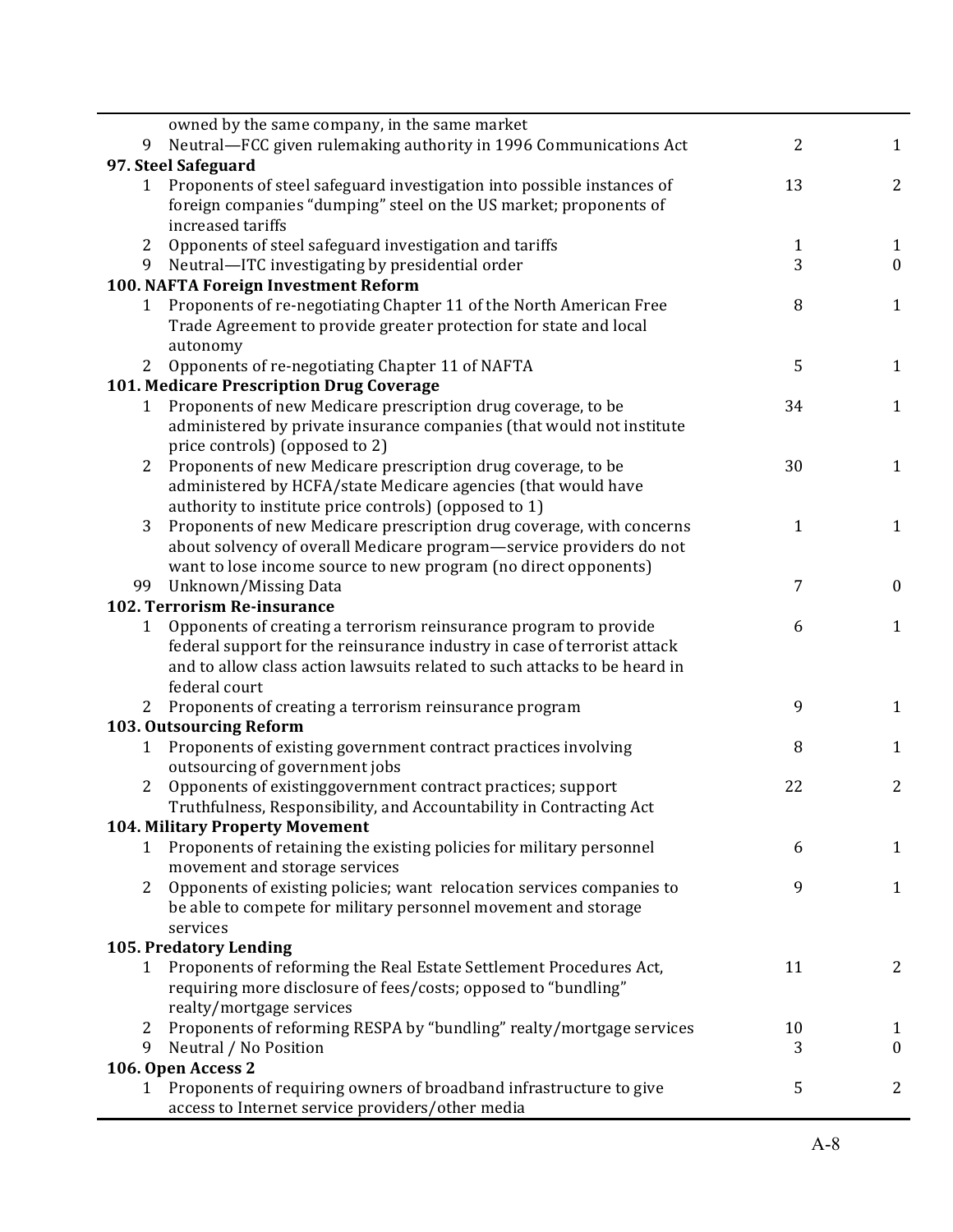| 2              | Opponents of requiring owners of broadband infrastructure to give                            | 11             | $\mathbf{1}$                 |
|----------------|----------------------------------------------------------------------------------------------|----------------|------------------------------|
|                | access to Internet service providers/other media                                             |                |                              |
|                | 107. Maritime Security Act                                                                   |                |                              |
|                | 1 Proponents of reauthorization, providing funding for the Maritime<br><b>Security Fleet</b> | 12             | $\mathbf{1}$                 |
|                | 108. Food Allergen Labeling                                                                  |                |                              |
|                |                                                                                              |                |                              |
| 1              | Proponents of existing voluntary food allergen labeling                                      | 5<br>6         | $\mathbf{1}$<br>$\mathbf{1}$ |
|                | Opponents of existing voluntary food allergen labeling<br><b>109. Bear Protection</b>        |                |                              |
| 1              | Proponents of prohibiting trade of black bear viscera                                        | 7              |                              |
| 2              | Opponents of prohibiting trade of black bear viscera                                         | 11             | $\mathbf{1}$<br>$\mathbf{1}$ |
|                | <b>110. TANF Employment Training Services</b>                                                |                |                              |
|                |                                                                                              | 24             | $\overline{2}$               |
| $\mathbf{1}$   | Proponents increasing the amount of vocational education training                            |                |                              |
|                | allowed under theTemporary Assistance for Needy Families program                             |                |                              |
| $\overline{2}$ | Opponents of increasing the amount of vocational education training                          | 6              | $\mathbf{1}$                 |
|                | allowed under TANF                                                                           |                |                              |
| 9              | Neutral / No Position                                                                        | $\overline{2}$ | $\boldsymbol{0}$             |
|                | 115. Derivatives                                                                             |                |                              |
| $\mathbf{1}$   | Proponents of Securities and Exchange Commission regulation of over-                         | 12             | $\mathbf{1}$                 |
|                | the-counter derivatives                                                                      |                |                              |
|                | Opponents of SEC regulations of Over-the-Counter derivatives                                 | 16             | $\overline{2}$               |
|                | 116. Funding for Water Infrastructure Loans                                                  |                |                              |
| 1              | Proponents of increasing funding for water infrastructure through state                      | 10             | $\overline{2}$               |
|                | revolving funds                                                                              |                |                              |
| $\mathbf{2}$   | Opposed to funding water infrastructure through federal funds                                | 7              | $\mathbf{1}$                 |
|                | 99 Unknown / missing data                                                                    | 5              | $\boldsymbol{0}$             |
|                | <b>117. Effluent Limitation</b>                                                              |                |                              |
| 1              | Opponents to strict Environmental Protection Agency regulations on                           | 7              | $\mathbf{1}$                 |
|                | effluent limitations for transportation equipment cleaning                                   |                |                              |
| 9              | Neutral / No position                                                                        | $\overline{2}$ | $\mathbf{1}$                 |
|                | 118. Optometric Funding                                                                      |                |                              |
| 1              | Proponents of graduate medical clinical education training for                               | 2              | $\overline{2}$               |
|                | optometry                                                                                    |                |                              |
| 9              | Neutral / No position                                                                        | 1              | $\boldsymbol{0}$             |
|                | 119. Student Visas / Lab Security                                                            |                |                              |
|                | 1 Proponents of stricter regulations concerning national security and                        | 28             | 4                            |
|                | terrorism                                                                                    |                |                              |
| 2              | Opposed to strict regulation, support moderate regulations concerning                        | 12             | $\mathbf{1}$                 |
|                | foreign students or laboratory security                                                      |                |                              |
| 9              | Neutral / No position                                                                        | 12             | $\bf{0}$                     |
|                | <b>120. Disabled TANF</b>                                                                    |                |                              |
| 1              | Proponents of special measures to aid disabled recipients of Temporary                       | 22             | 3                            |
|                | Aid to Needy Families, (including more moderate time requirements,                           |                |                              |
|                | lower maximum number of work hours, and including treatment time                             |                |                              |
|                | and care of disabled individuals as working hours)                                           |                |                              |
| 9              | Neutral / No position                                                                        | 3              | $\boldsymbol{0}$             |
|                | 121. Human Cloning                                                                           |                |                              |
| $\mathbf{1}$   | Proponents of a ban on all forms of human cloning                                            | 20             | 3                            |
| 2              | Opponents of a ban on all forms of human cloning (but may support ban                        | 16             | 2                            |
|                | on reproductive cloning specifically)                                                        |                |                              |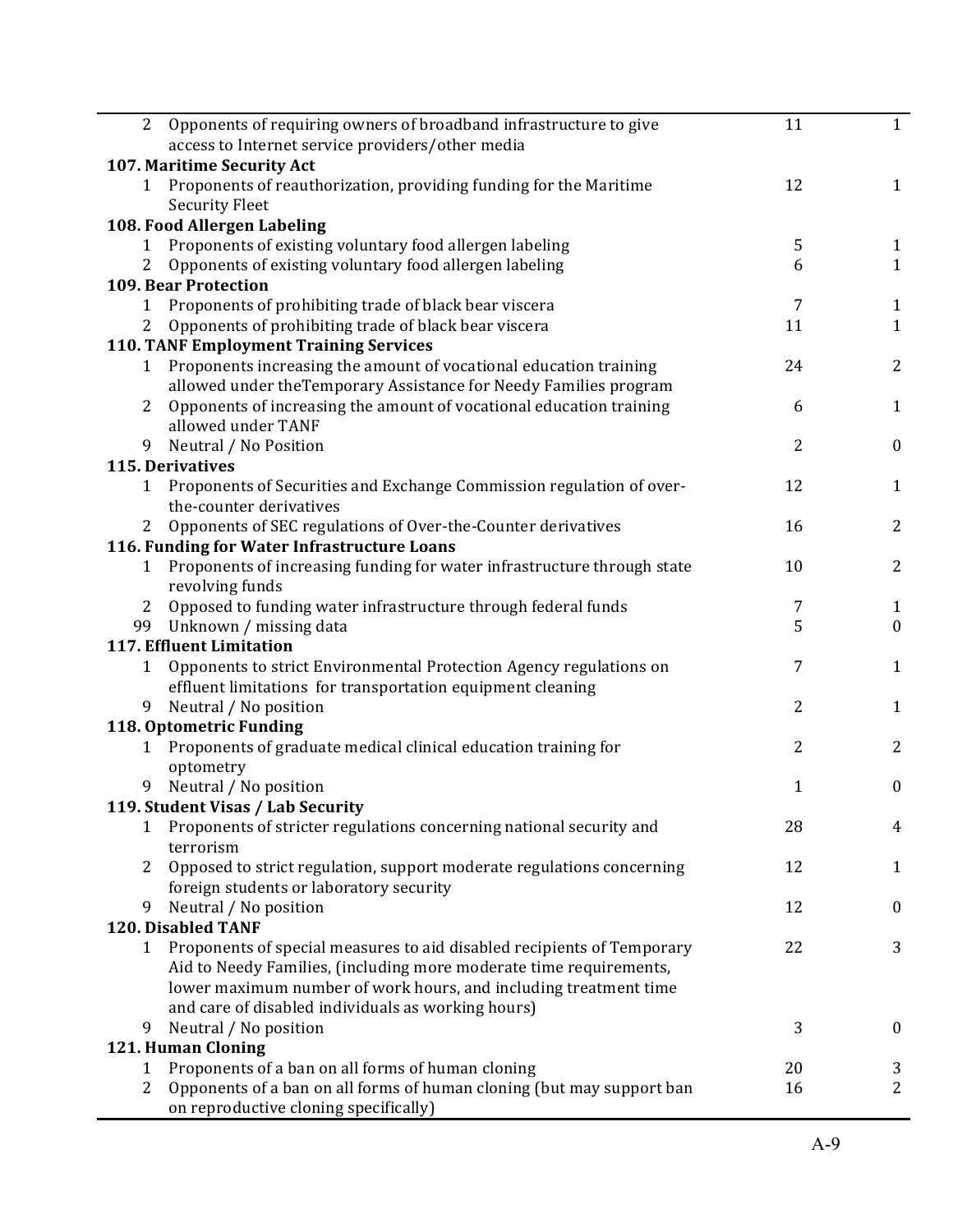|                | 122. EA-6B Prowler                                                                                  |    |                  |
|----------------|-----------------------------------------------------------------------------------------------------|----|------------------|
|                | 1 Proponents of increased funding of development and research for an                                | 11 | $\overline{2}$   |
|                | alternative to the Electronic Attack aircraft - the EA-6B Prowler                                   |    |                  |
|                | 123. Farm Bill                                                                                      |    |                  |
| 1              | Proponents of price supports (opposed to 2, 3)                                                      | 37 | 2                |
| $\overline{2}$ | Opponents of price supports (opposed to 1, 3)                                                       | 12 | $\overline{2}$   |
| 3              | Proponents of provisions protecting smaller (alternative) farmers                                   | 1  | $\boldsymbol{0}$ |
|                | (opposed to 1, 2)                                                                                   |    |                  |
| 4              | Proponents of environmental and animal welfare provisions within<br>Farm Bill (no direct opponents) | 25 | $\mathbf{1}$     |
|                | 124. Wind Energy                                                                                    |    |                  |
| $\mathbf{1}$   | Proponents of renewing the tax credit for producers of wind energy                                  | 22 | 3                |
| $\overline{2}$ | Opponents of renewing the tax credit for producers of wind energy                                   | 1  | $\boldsymbol{0}$ |
|                | 125. Smart Growth & Transportation                                                                  |    |                  |
|                | 1 Proponents of funding "SMART" transportation programs in the                                      | 19 | 3                |
|                | Transportation reauthorization                                                                      |    |                  |
|                | Proponents of funding all, and especially large, transportation programs                            | 14 | $\overline{2}$   |
|                | 126. CAFE Standards 2                                                                               |    |                  |
| 1              | Proponents of Increased Corporate Average Fuel Economy standards                                    | 22 | 2                |
| 2              | Opponents of Increased Corporate Average Fuel Economy standards                                     | 17 | $\mathbf{1}$     |
|                | 127. Basic Education Funding for Developing Countries                                               |    |                  |
| 1              | Proponents of increasing funding for international basic education                                  | 17 | 3                |
|                | programs                                                                                            |    |                  |
|                | 128. Public Utilities Regulatory Provisions Act                                                     |    |                  |
| 1              | Proponents of maintaining PURPA protections for co-generation                                       | 28 | $\overline{2}$   |
|                | facilities                                                                                          |    |                  |
| $\overline{2}$ | Opponents of maintaining PURPA protections for co-generation facilities                             | 4  | $\mathbf{1}$     |
|                | 129. Recreational Marine Employment Act                                                             |    |                  |
|                | Proponents of excluding recreational marine facilities from                                         | 10 | $\overline{2}$   |
| 1              |                                                                                                     |    |                  |
| 9              | longshoreman insurance requirements                                                                 |    |                  |
|                | Neutral / No position                                                                               | 1  | $\boldsymbol{0}$ |
|                | 130. Housing Aid Eligibility for Federal Public Safety Officers                                     |    |                  |
| $\mathbf{1}$   | Proponents of extending eligibility for the Housing Affordability for                               | 3  | $\overline{2}$   |
|                | America Act's federal housing programs to federal public safety officers                            |    |                  |
|                | Neutral / No position                                                                               | 1  | $\pmb{0}$        |
|                | 131. FERC Regulation of Affiliate Relationships                                                     |    |                  |
| 1              | Proponents of proposed Federal Energy Regulatory Commission                                         | 5  | $\mathbf{1}$     |
|                | regulation of affiliate relationships between members of corporate                                  |    |                  |
|                | families, in both the natural gas and electricity industries (opposed to 2)                         |    |                  |
| 2              | Opponents of increasing regulation of affiliate relationships between                               | 9  | 2                |
|                | members of corporate families, in both the natural gas and electricity                              |    |                  |
|                | industries (opposed to 1)                                                                           |    |                  |
| 3              | Not opposed to all aspects of the FERC regulations but seeking a special                            | 1  | $\mathbf{1}$     |
|                | exemption (no direct opponents)                                                                     |    |                  |
|                | 132. Math / Science Funding                                                                         |    |                  |
| 1              | Proponents of increasing funding for Math and Science partnerships                                  | 46 | 2                |
|                | program, regardless of government body overseeing the program (no                                   |    |                  |
|                | direct opponents)                                                                                   |    |                  |
| 2              | Proponents of increasing funding for Department of Education's Math                                 | 1  | $\boldsymbol{0}$ |
|                | and Science partnerships program (opposed to 3)                                                     |    |                  |